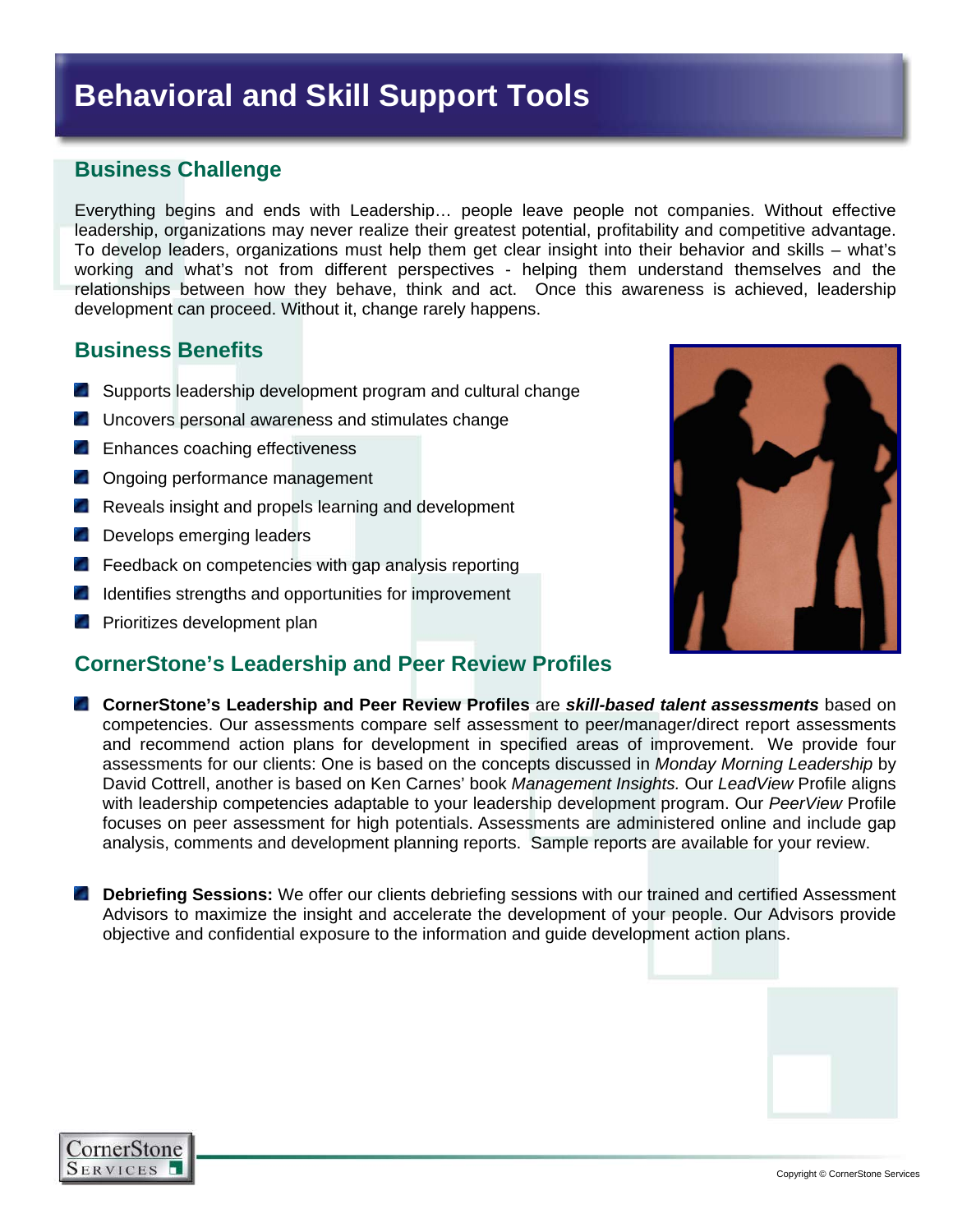# **Leadership Profile Support Tools**

### **Monday Morning Leadership Profile**

- **Drivers and Passengers**
- $\blacksquare$  Keep the Main Thing the Main Thing
- Escape from Management Land
- **The Do Right Rule**
- **Hire Tough**
- **Do Less or Work Faster**
- **Buckets and Dippers**
- **Enter the Learning Zone**



#### **Management Insights Profile**

- **Analysis and Judgment**
- **Strategic Business Perspective**
- **C** Creativity and Innovation
- **Developing Self and Others**
- **Influence**
- **Initiating and Mapping Change**
- **Interpersonal Communications**
- **Conflict Resolution**
- Relationship Building

(Continued on next page)





**Ken Carnes, David Cottrell<br>and Mark C. Layton**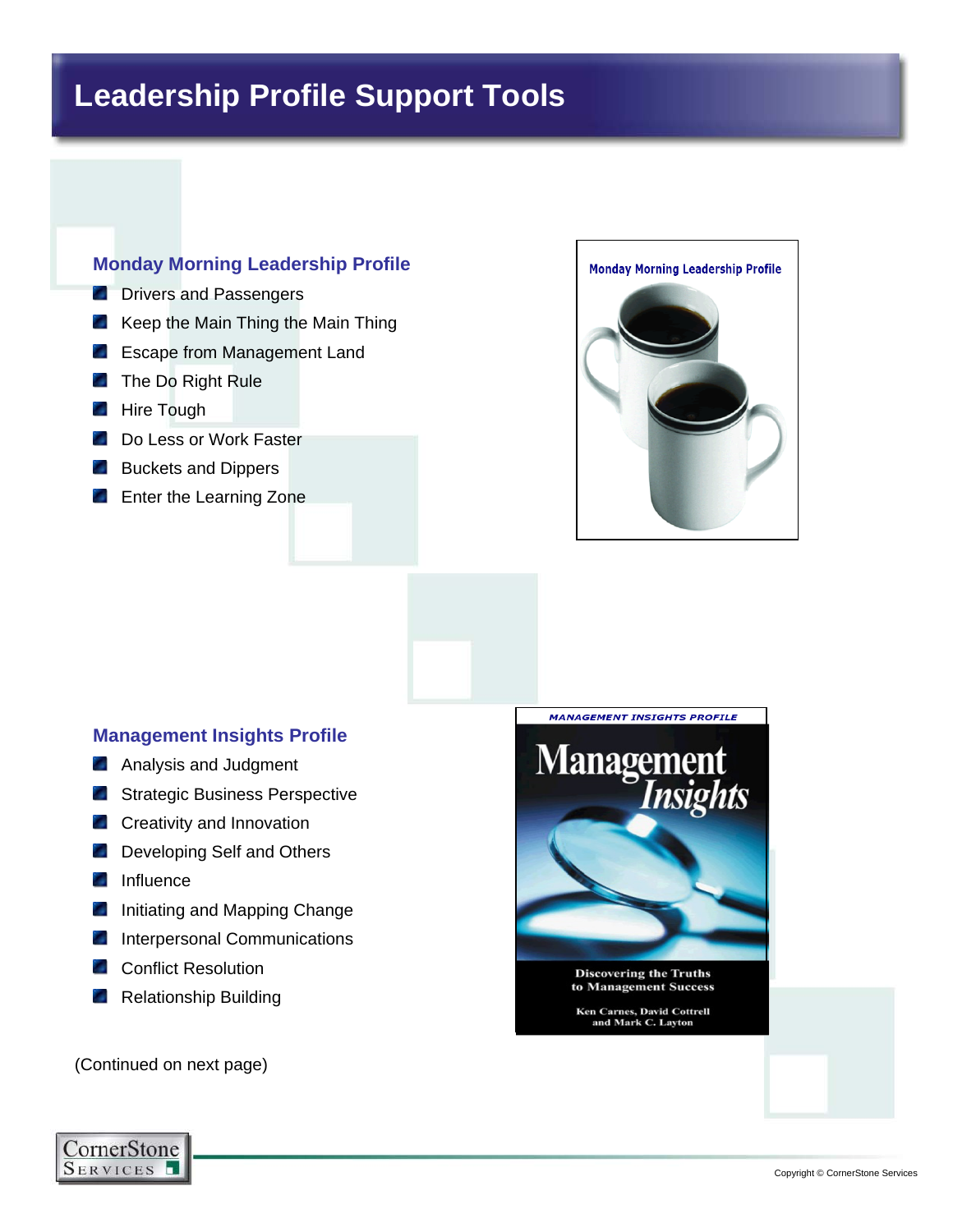# **Leadership and Peer Profile Support Tools**

#### *LeadView* **Profile**

The LeadView Profile provides a quick and insightful feedback tool that matches employees' own and others' perceptions against those attributes and competencies required to successfully lead the organization. Individuals are profiled in the following categories:

- **Personal accountability**
- Sets and maintains a vision
- **Developing coaching**
- **Trust and integrity**
- Recruiting and retention
- **Time management**
- Reward and recognition
- **Conflict resolution**
- **Personal development**
- **Initiating and managing change**
- **Strategic business perspective**

#### *PeerView* **Profile**

Designed for Individual Contributors and defined work groups, the PeerView Profile provides a quick and insightful feedback tool that matches employees' own and their peers' perceptions against those attributes and competencies required to successfully perform as a leader. Individuals are profiled in the following categories:

- **Coaching**
- **Protecting**
- **Providing Information and Feedback**
- **Performance Standards**
- **Credibility and Trust**
- **Interpersonal Effectiveness**
- **Listening and Keeping Focus**
- **Technical Competence**
- **Broadening Interests**
- **Networking**
- **Influence**
- **Representing the Work Group**







#### **The LeadView Profile report will:**

- Identify areas of strength
- Recognize areas to improve
- Increase self awareness
- Uncover Hidden skills
- Prioritize and plan for improvement



#### **The PeerView Profile report will:**

- Identify areas of strength
- Recognize areas of opportunity to develop
- Increase teaming opportunities
- Initiate plan for improvement

# **For more information, please contact us at clservices@cornerstoneleadership.com**

### **or visit our website at http://services.cornerstoneleadership.com**

CornerStone SERVICES 1